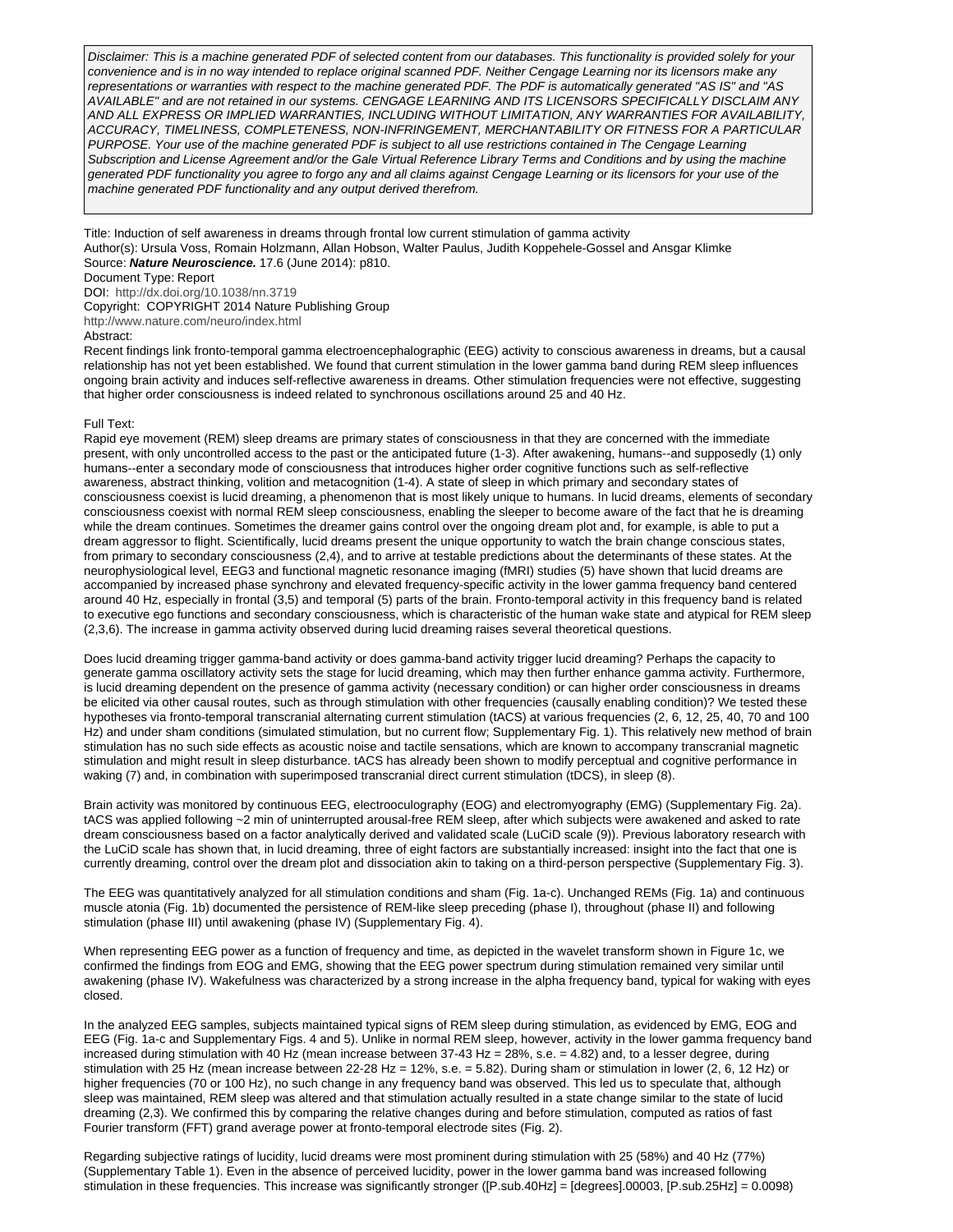following lucid dreaming (Fig. 2e,f), suggesting a reciprocal effect of induced brain activity and reflective thought. Regarding the focusing of the observed increases in a relatively narrow frequency band, our findings are consistent with both animal (10,11) and simulation (12) studies showing that it is possible to induce synchronized oscillatory activity in, for example, a precisely defined frequency band around 40 Hz and that lower frequencies are not as easily induced.

# [FIGURE 1 OMITTED]

## [FIGURE 2 OMITTED]

Multivariate analyses of variance (MANOVA; Supplementary Table 2) yielded a significant overall effect on self-reflective awareness (LuCiD scores) for stimulation frequency (F = 3.29, df = 56, 1039, P < 10-9). Univariate statistics showed an effect for five of eight LuCiD scales (Online Methods): insight into the fact that one is dreaming ( $F = 4.97$ , df = 7, 199,  $P = 0.00003$ ), control over the dream plot (F = 4.68, df = 7, 199, P = 0.0001), sense of realism (F = 3.24, df = 7, 199, P = 0.0028), access to waking memory (F = 3.12, df = 7, 199,  $P = 0.0038$ ) and dissociation akin to taking on a third-person perspective ( $F = 10.62$ , df = 7, 199,  $P < [10.$ sup.-9]). Systematic frequency-specific effects were identified for insight, control and dissociation (Fig. 3 and Supplementary Table 2), coinciding with those factors previously identified as main determinants of lucid dreams (9). The strongest effect was observed for dissociation, showing that subjects more often took on a third-person perspective following stimulation with 40 Hz than with any other frequency except 25 Hz (all contrasts, P < 0.0001 except 25 Hz). Insight into the fact that one is dreaming while the dream continues differed significantly mainly for 40-Hz stimulation ( $[$ P.sub.sham] = 0.0009,  $[$ P.sub.2Hz] = 0.0159,  $[$ P.sub.12Hz] = 0.0466,  $[$ P.sub.70Hz] = 0.0099) and for 25 Hz versus sham ([P.sub.sham] = 0.0248). Increased ratings for the factor control were observed for 25 Hz only ([P.sub.2Hz] = 0.0004, [P.sub.6Hz] = 0.0150, [P.sub.12Hz] = 0.0074, [P.sub.40Hz] = 0.0010, [P.sub.70Hz] = 0.0003, [P.sub.100Hz] = 0.0007), suggesting that 25-Hz oscillatory activity may be functionally distinct from 40-Hz activity.

## [FIGURE 3 OMITTED]

Consistent with subjective scores, stimulation-induced increases in 40-Hz band activity at fronto-temporal sites (power ratios between phases II/I) correlated significantly with mean scores on the LuCiD scale factors insight (P = 0.0001) and dissociation (P = 3 x [10.sup.-8]; Supplementary Table 3). To a lesser degree, albeit statistically significant (P = 0.0098), increases in 25-Hz band activity correlated with subjective ratings regarding insight and dissociation  $(P = 0.0081)$ . Overall, this suggests that lower gamma-band activity is indeed related to elevated self-reflective awareness.

Our results provide, to the best of our knowledge, the first causal evidence of frequency-specific cortical oscillations in humans induced by tACS. In addition, our experiment is, to the best of our knowledge, the first to demonstrate altered conscious awareness as a direct consequence of induced gamma-band oscillations during sleep. We assume that lower gamma activity is mediated by activation of fast-spiking interneurons that are known to generate gamma oscillations in cortical networks in animal studies (11,13-15). These cortical networks have been proposed to gate sensory processing (13-15), which might also enable lucid dreaming in a temporally specific manner.

In particular, we found that, below sensory threshold, stimulation with 25 and 40 Hz was able to induce secondary consciousness in dreams. The effect was not observed for lower or higher frequencies, suggesting that the rate and/or periodicity of oscillatory activity in the brain is causally relevant for higher cognitive functioning (13,14) and that lower gamma-band activity may indeed be a necessary condition for the elicitation of secondary consciousness in dreams, perhaps even in waking. However, although a mean increase in lower gamma-band power was significantly stronger in the presence of lucid dreaming, it was also present in its absence. We hypothesize that lower gamma-band stimulation enhances neuronal synchronization in this frequency band, which sets the stage for lucidity in dreams.

Regarding clinical applications, frontotemporal tACS might facilitate reemergence of intrinsic cerebral rhythms and reset thalamocortical oscillators, which may be able to restore dysfunctional network connectivity, such as the dorsolateral prefrontal cortex (DLPFC) in schizophrenia (16,17), activate the PFC in schizophrenia with predominating negative symptoms (18), or synchronize or suppress basal ganglia activity in, for example, obsessive-compulsive disorder (19). Finally, promoting gamma oscillations during REM sleep in post-traumatic stress disorder with reemerging nightmares might trigger lucid dreaming and eventually enable active changes in dream content.

#### METHODS

Methods and any associated references are available in the online version of the paper.

Note: Any Supplementary Information and Source Data files are available in the online version of the paper.

#### ACKNOWLEDGMENTS

We thank A. Antal and C. Stephani for technical advice, S. Weyn Banningh for data collection, J. Windt for helpful discussions, K. Schermelleh-Engel for advice on statistical procedures, C. Frenzel for technical assistance during preliminary work, and A. Melnikova and C. Naefgen for help with data acquisition of pilot data.

**Figure 1** EOG, EMG and EEG data from a single subject before, during and EEM 40-1Hz simulation. Awakening was marked by a marked change in a EMG C, EOG and EEG activity. (a) The two-channel herizontal ECG showed frequili Figure 1 EOG. EMG and EEG data from a single subject before, during and



This work was supported by the German Science Foundation (DFG Vo 650/5-1).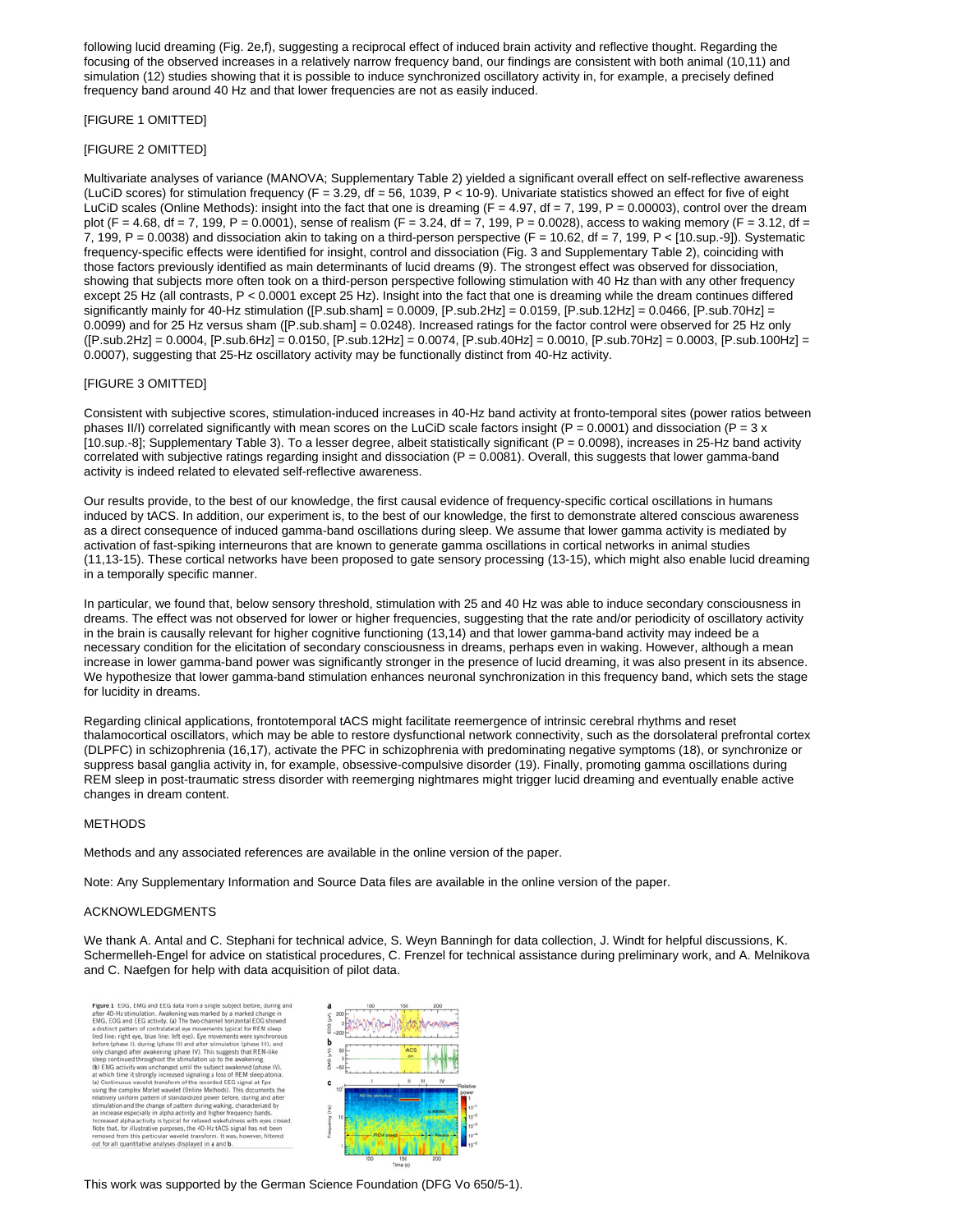#### AUTHOR CONTRIBUTIONS

U.V., W.P. and M.A.N. designed the study. R.H. developed the filter algorithms and conducted the analyses. J.K.-G. and U.V. collected the data, U.V., R.H., M.A.N., W.P., A.K. and A.H. wrote the manuscript. All of the authors discussed the results and commented on the manuscript.

### COMPETING FINANCIAL INTERESTS



The authors declare no competing financial interests.

Reprints and permissions information is available online at http://www.nature.com/ reprints/index.html.

- (1.) Edelman, G.M. Proc. Natl. Acad. Sci. USA 100, 5520-5524 (2003).
- (2.) Hobson, A. & Voss, U. Conscious. Cogn. 20, 993-997 (2011).
- (3.) Voss, U., Holzmann, R., Tuin, I. & Hobson, A. Sleep 32, 1191-1200 (2009).
- (4.) Hobson, J.A. Nat. Rev. Neurosci. 10, 803-813 (2009).
- (5.) Dresler, M. et al. Sleep 35, 1017-1020 (2012).
- (6.) Kortelainen, J. et al. Br. J. Anaesth. 109, 782-789 (2012).
- (7.) Kanai, R., Paulus, W. & Walsh, V. Clin. Neurophysiol. 121, 1551-1554 (2010).
- (8.) Marshall, L., Helgadottir, H., Molle, M. & Born, J. Nature 444, 610-613 (2006).
- (9.) Voss, U., Schermelleh-Engel, K., Windt, J., Frenzel, C. & Hobson, A. Conscious. Cogn. 22, 8-21 (2013).
- (10.) Steriade, M., Contreras, D., Amzica, F. & Timofeev, I. J. Neurosci. 16, 2788-2808 (1996).
- (11.) Cardin, J.A. et al. Nature 459, 663-667 (2009).



**Figure 3** Selected contrasts of mean scores (s.e.) for the LuGiD factors<br>insight, dissociation and control (*N* = 207). The contrasts for insight and<br>dissociation were strongest during stimulation with 40 Hz (40-Hz<br>refere increased most during stimulation with 25<br>is shaded, bottom frame). Contrasts for the ought, re negative emotion and positive emotion are shown in Supplementary<br>Figure 6. \*\*\*  $P < 0.001$ , \*\* $P < 0.01$ , \* $P < 0.05$ .

- (12.) Bojak, I. & Liley, D. Neurocomputing 70, 2085-2090 (2007).
- (13.) Crick, F. & Koch, C. Nat. Neurosci. 6, 119-126 (2003).
- (14.) Brown, R.E., Basheer, R., McKenna, J., Strecker, R. & McCarley, R. Physiol. Rev. 92, 1087-1187 (2012).
- (15.) Buzsaki, G. & Draguhn, A. Science 304, 1926-1929 (2004).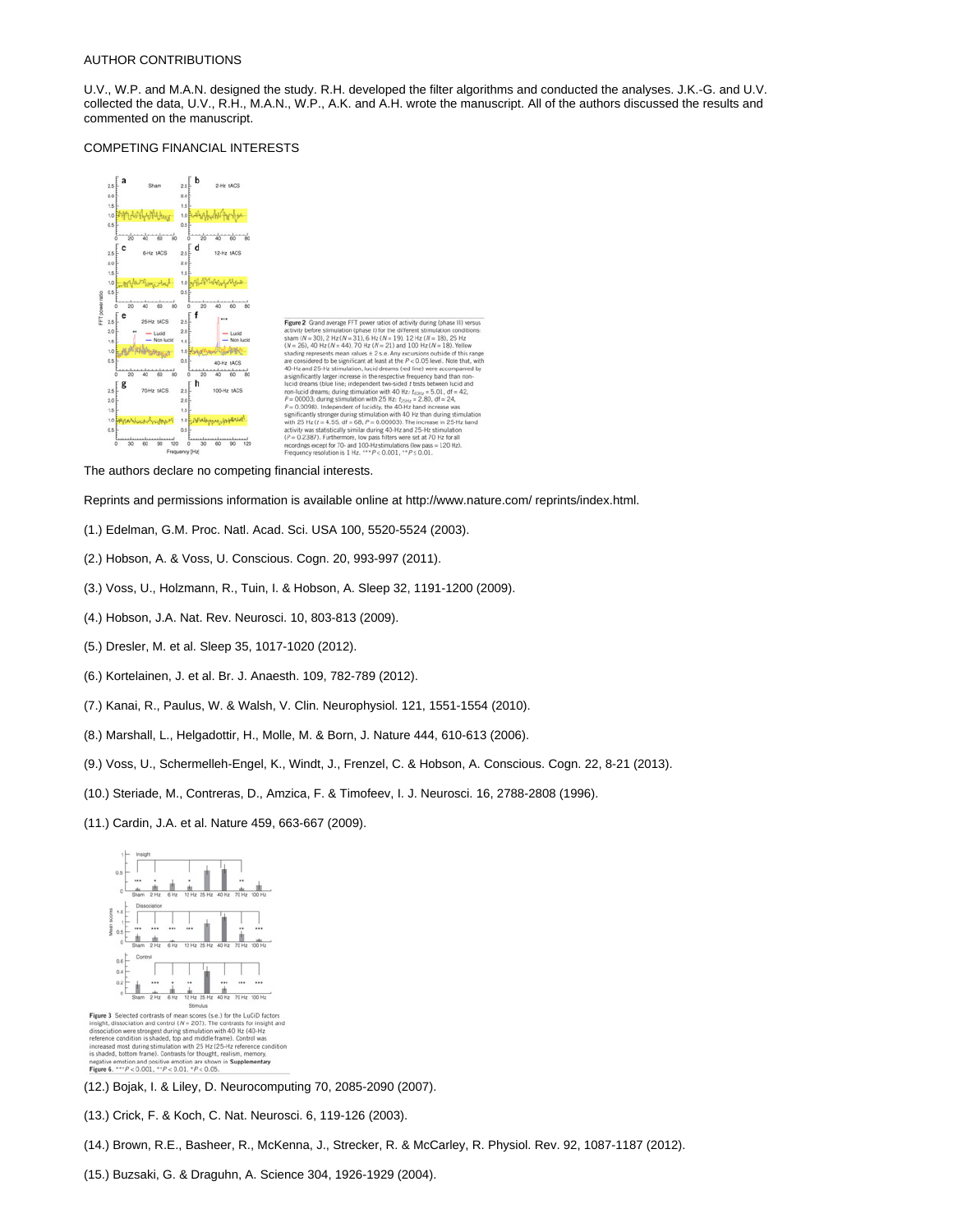- (16.) Ferrarelli, F. et al. Arch. Gen. Psychiatry 69, 766-774 (2012).
- (17.) Brunelin, J. et al. Am. J. Psychiatry 169, 719-724 (2012).
- (18.) Cordes, J. et al. Neuropsychobiology 54, 87-99 (2006).
- (19.) Anticevic, A. et al. Biol. Psychiatry 75, 595-605 (2014).
- (20.) Stumbrys, T., Erlacher, D. & Schredl, M. Conscious. Cogn. 22, 1214-1222 (2013).
- (21.) Franke, G.H. Die Symptom-Checkliste von Derogatis (Beltz, 1992).
- (22.) Buysse, D.J., Reynolds, C. III, Monk, T., Berman, S. & Kupfer, D. Psychiatry Res. 28, 193-213 (1989).
- (23.) Lagerlund, T.D., Sharbrough, F., Busacker, N. & Cicora, K. Electroencephalogr. Clin. Neurophysiol. 95, 178-188 (1995).
- (24.) Nunez, P. & Srninivasan, R. Electric Fields of the Brain (Oxford University Press, 2006).
- (25.) Dmochowski, J.P., Datta, A., Biskon, M., Su, Y. & Parra, L.C. J. Neural Eng. 8, 046011 (2011).
- (26.) Neuling, T., Wagner, S., Wolters, C.H., Zaehle, T. & Herrmann, C.S. Front. Psychiatry 3, 83 (2012).
- (27.) Schroeder, M.J. & Barr, R.E. Clin. Neurophysiol. 112, 2075-2083 (2001).
- (28.) Gratton, G., Coles, M.G.H. & Donchin, E. Electroencephalogr. Clin. Neurophysiol. 55, 468-484 (1983).
- (29.) Addison, P. Physiol. Meas. 26, R155-R199 (2005).

## ONLINE METHODS

Approval for experiments with human subjects. The experiment conformed to the principles of the Declaration of Helsinki and was approved by the Institutional Review Board (Ethics Committee) of Gottingen University Medical Center, Germany.

Subjects. Participants were 27 healthy volunteers (15 female, 12 male, ages 18-26). To avoid possible bias (20), we only tested naive subjects who were inexperienced in lucid dreaming. The German version of the SCL90 (ref. 21) (all T scores < 63) and PSQI22 (all scores < 5) was not indicative of psychiatric or sleep disorders in any subject. Participants were free of CNS-acting medication. Informed consent was obtained from all subjects before testing.

Procedure. Subjects spent up to four nights at the sleep laboratory of the Department of Clinical Neurophysiology at the University Medical Center Gottingen. Sleep was allowed to continue uninterrupted until 3 a.m. (Supplementary Fig. 1). Starting at 3 a.m., and following at least 2 min and maximally 3 min of uninterrupted, arousal-free REM sleep, transcranial alternating current was applied fronto-temporally (Supplementary Fig. 2a) at a frequency of either 2, 6, 12, 25, 40, 70 or 100 Hz (stabilized at better than [+ or -] 0.01 Hz) or sham for 30 s. The applied stimulation frequencies were counterbalanced across subjects and across nights 1-4 to avoid order effects. During sham stimulations, the push button on the tACS device was operated, but current was not applied. Subjects were awakened by the experimenters shortly after stimulation or sham (5-10 s post stimulation). At this time, participants were asked to provide a full dream report (examples below) and to rate the 28 items of a factor analytically derived and validated scale on sleep consciousness (LuCiD scale (9)). Scale items were read out to subjects by the experimenters. The study was performed double blind. EEG (22 channels; Supplementary Fig. 2a), submental EMG and EOG were recorded throughout all nights. Note that, as subjects had no prior experience with lucid dreaming before the laboratory testing, and as they were not used to recalling their dreams, reports were quite short and often bizarre.

Example of lucid dream report following 40-Hz stimulation. I was dreaming about lemon cake. It looked translucent, but then again, it didn't. It was a bit like in an animated movie, like the Simpsons. And then I started falling and the scenery changed and I was talking to Matthias Schweighofer (a German actor) and 2 foreign exchange students. And I was wondering about the actor and they told me "yes, you met him before," so then I realized "oops, you are dreaming." I mean, while I was dreaming! So strange!

example of a non-lucid dream report (6 Hz). I am driving in my car, for a long time. Then I arrive at this place where I haven't been before. And there are a lot of people there. I think maybe I know some of them but they are all in a bad mood so I go to a separate room, all by myself.

example of a non-lucid dream (12 Hz). It was about shopping. I bought these shoes and then there was such a girl, she went-like- "snap" (snaps her fingers) and cut off her waist, just like that. Interviewer: she cut off her waist? Subject: yeah, just like that.

tAcS. Low-intensity sinusoidal alternating current (250 [micro]A peak to peak) was applied through a battery-operated CE-certified stimulator (NeuroConn Stimulator Plus) to induce frequency-specific alterations of the EEG. Specifically, four electrodes (3.5 x 4 [cm.sup.2], connected pair-wise) were attached to the scalp at positions close to F3 and F4 and over the mastoids close to TP9 and TP10 (Supplementary Fig. 2a-c), resulting in a maximum current density of 18 [micro]A [cm.sup.-2] at the scalp. Current flow therefore alternated bilaterally between frontal and temporal positions. Current strength was chosen well below sensory and below phosphene threshold, and smooth ramp-up/ramp-down phases were used to avoid awakening of the subject. The distribution of tACS-induced scalp potentials could be reconstructed from the peak sinusoidal voltages registered at the EEG electrodes during stimulation and visualized using a spherical spline interpolation (Supplementary Fig. 2b). In addition, to investigate the distribution of the electric potential generated by the stimulator on the inner surface of the skull, we calculated dura potentials, which provide an estimated localization of the applied stimulation at the outer layer of the meninges, that is, the dura mater. Dura potentials (Supplementary Fig. 2c) were obtained using a mathematical technique similar to the one applied to the analysis of current source densities, namely the calculation of the surface Laplacian of the recorded scalp potentials (23,24). Supplementary Figure 2b,c documents the respective applied potentials, as deduced from the recorded EEG. Note that, although the distribution of the dura potential is quite similar to the distribution of the scalp potential, dura potentials are increased at the occiput, suggesting that stimulation-induced inner-brain activity is not limited to fronto-temporal sites.